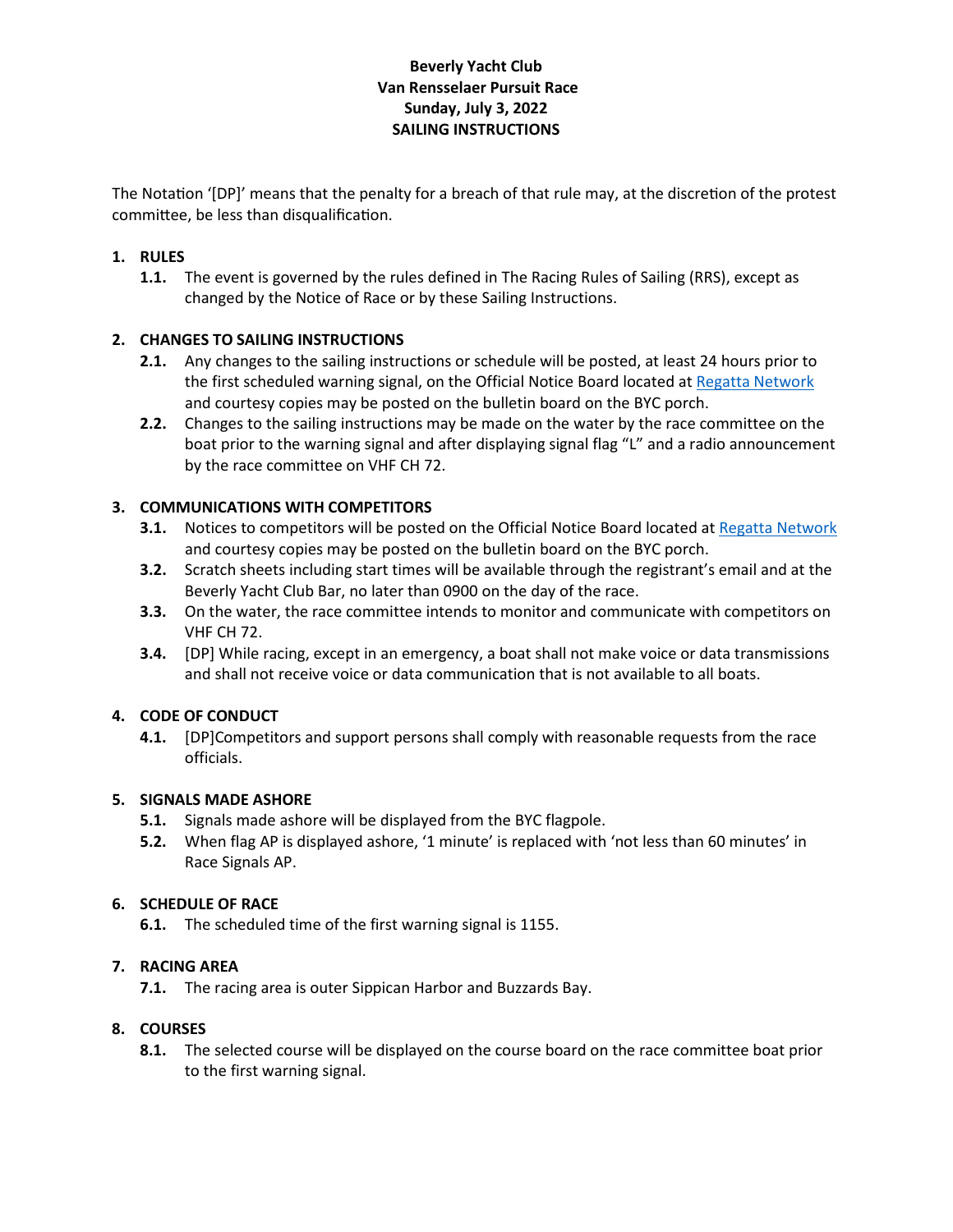## **9. MARKS**

- **9.1.** Marks are described on the attached List of Marks. Permanent marks are either government marks or yellow BYC buoys. When a portable windward mark is used, its approximate distance and bearing from the starting line will be displayed on the course board.
- **9.2.** Except when indicated as rounding marks, all racing boats shall pass to the east of marks "5", "3", and "E" and to the south of marks "F" and "I". All yachts must pass west of the Bully Rock marker.
- **9.3.** Portable marks will be Orange, Yellow, or Red inflatable Tetrahedrons, Cylinders, or Balls.

## **10. START AND RECALLS**

- **10.1.** The start will be in the vicinity of Sippican Harbor Lighted Red Buoy "2" (Fl R) at Centerboard Shoal (BYC mark "G").
	- **10.1.1.** Boats will be allocated a start from 11:55:00 relative to their handicap and those times will be listed on the scratch sheet.
	- **10.1.2.** The first boat(s) to start will be allocated 1200 and will start in accordance with RRS 26.
	- **10.1.3.** For subsequent boats, their preparatory signal and their one-minute signal shall be deemed to have been made at four minutes and at one minute respectively before their nominal starting time. Their starting signal will be the start time announced with a single sound. This changes RRS26.
	- **10.1.4.** A boat that does not start within 10 minutes after her starting signal will be scored Did Not Start without a hearing. This changes RRS A5.1 and A5.2.
	- **10.1.5.** Boats whose warning signal has not been made shall avoid the starting area during the starting sequence for other boats.

### **10.2. POSTPONING PURSUIT RACES**

- **10.2.1.** Postponement of pursuit races shall be in accordance with RRS 27.3.
- **10.2.2.** In the event of postponement, the starting minutes allocated will remain the same. Yachts will start at their allocated number of minutes after the rescheduled start time. The start sheet will not be reprinted. Yachts will be advised of the rescheduled start time via VHF CH 72.

#### **10.3. INDIVIDUAL RECALLS**

- **10.3.1** Boats starting early by one minute or more shall have that amount of time, which they would otherwise have saved, added to their elapsed time and then a further 10% time penalty added. No recall signal shall be made. This changes RRS 29.1.
- **10.3.2** Boats starting early by less than one minute: The race committee shall promptly display code flag 'X' accompanied by one sound signal. The flag will be displayed for a period of 30 seconds or until all such boats have completely returned to the prestart side of the line by rounding one of the ends, whichever is earlier. A 10% elapsed time penalty shall apply to boats that fail to start correctly. This changes RRS 29.1.

#### **11. GENERAL RECALLS**

**11.1.** There shall be no general recalls. This changes RRS 29.2

#### **12. FINISHING**

- **12.1.** The finish line will be between the staff from which a blue flag is displayed on the finish boat and the course side of the nearby mark.
- **12.2.** If the Race Committee is absent when a boat finishes, she shall report her finishing time, and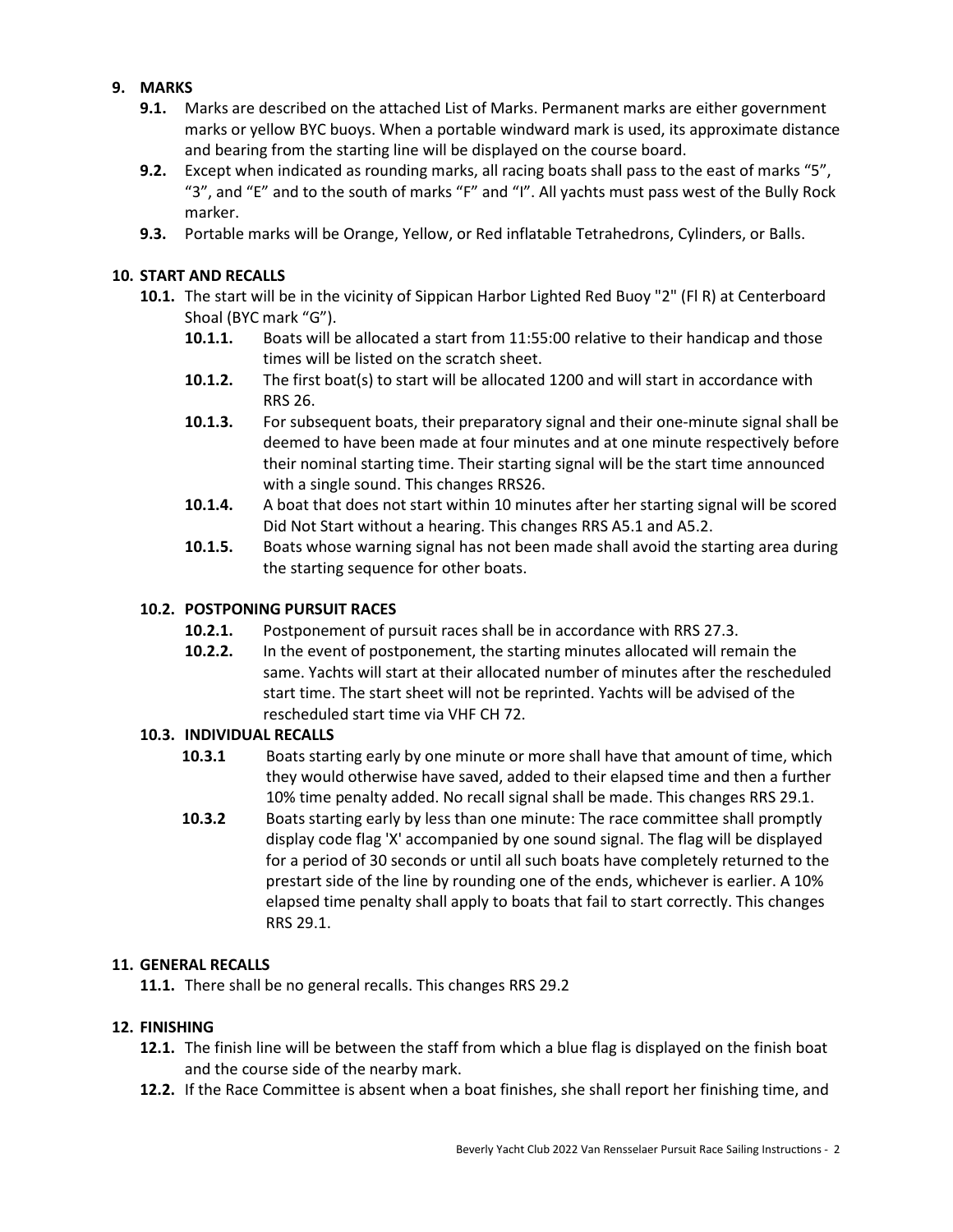her position in relation to nearby boats, to the Race Committee at the first reasonable opportunity.

## **13. PENALTIES**

- **13.1.** RRS Appendix V will apply in its entirety. This alters RRS 44.1
- **13.2.** All post-race penalties must be taken before the protest time limit regardless of whether a protest was filed. This changes RRS V2(a).

## **14. TIME LIMITS**

**14.1.** The Van Rensselaer Pursuit Race has a time limit of five (5) hours.

## **15. PROTESTS AND REQUESTS FOR REDRESS**

- **15.1.** Protests and requests for redress shall be written on hearing request forms available in the BYC Protest Box located on the wall to the left of the Clubhouse door on the porch. The form should be completed, photographed, and emailed to [protest@beverlyyachtclub.org](mailto:protest@beverlyyachtclub.org) within two hours from the time the race committee finish boat returns to BYC.
- **15.2.** Notices will be posted and emailed no later than 1800 on July 4, 2022, to inform competitors of hearings in which they are parties or named as witnesses and the time and location of that hearing.
- **15.3.** A boat requesting redress based on her score shall do so by 1100 on July 4, 2022. This changes RRS 62.2.

## **16. SCORING**

- **16.1.** Boats will be scored according to RRS Appendix A.
- **16.2.** RRS A5.2, Scoring, is amended to allow for the following scoring:

DNC, DNS, DNF, NSC = Starters + 1 OCS = Starters +1 RET = Starters + 2 DSQ = Starters +2

16.3. Scores will be posted on the Van Rensselaer Pursuit Race site on [Regatta Network.](https://www.regattanetwork.com/event/24396)

#### **17. SAFETY**

- **17.1.** When Code Flag "L" is displayed on the race committee signal boat before a warning signal, boats shall check in by sailing past the signal boat on starboard tack and hailing their numbers until acknowledged by the race committee.
- **17.2.** Every competing boat is required to carry a VHF radio and monitor VHF radio CH 72 from the preparatory signal and while racing.
- **17.3.** A boat that retires shall notify the race committee, or by calling the BYC (508-748-0540), at the first reasonable opportunity.
- **17.4.** All competitors shall wear properly fastened, USCG approved personal flotation devices at all times when on deck. This changes RRS 40.1.
- **17.5.** When code flag "V" is displayed not later than the warning signal, spinnakers shall not be used.

#### **18. RISK STATEMENT**

**18.1.** RRS 3 states: 'The responsibility for a boat's decision to participate in a race or to continue to race is hers alone.' By participating in this event each competitor agrees and acknowledges that sailing is a potentially dangerous activity with inherent risks. These risks include strong winds and rough seas, sudden changes in weather, failure of equipment, boat handling errors,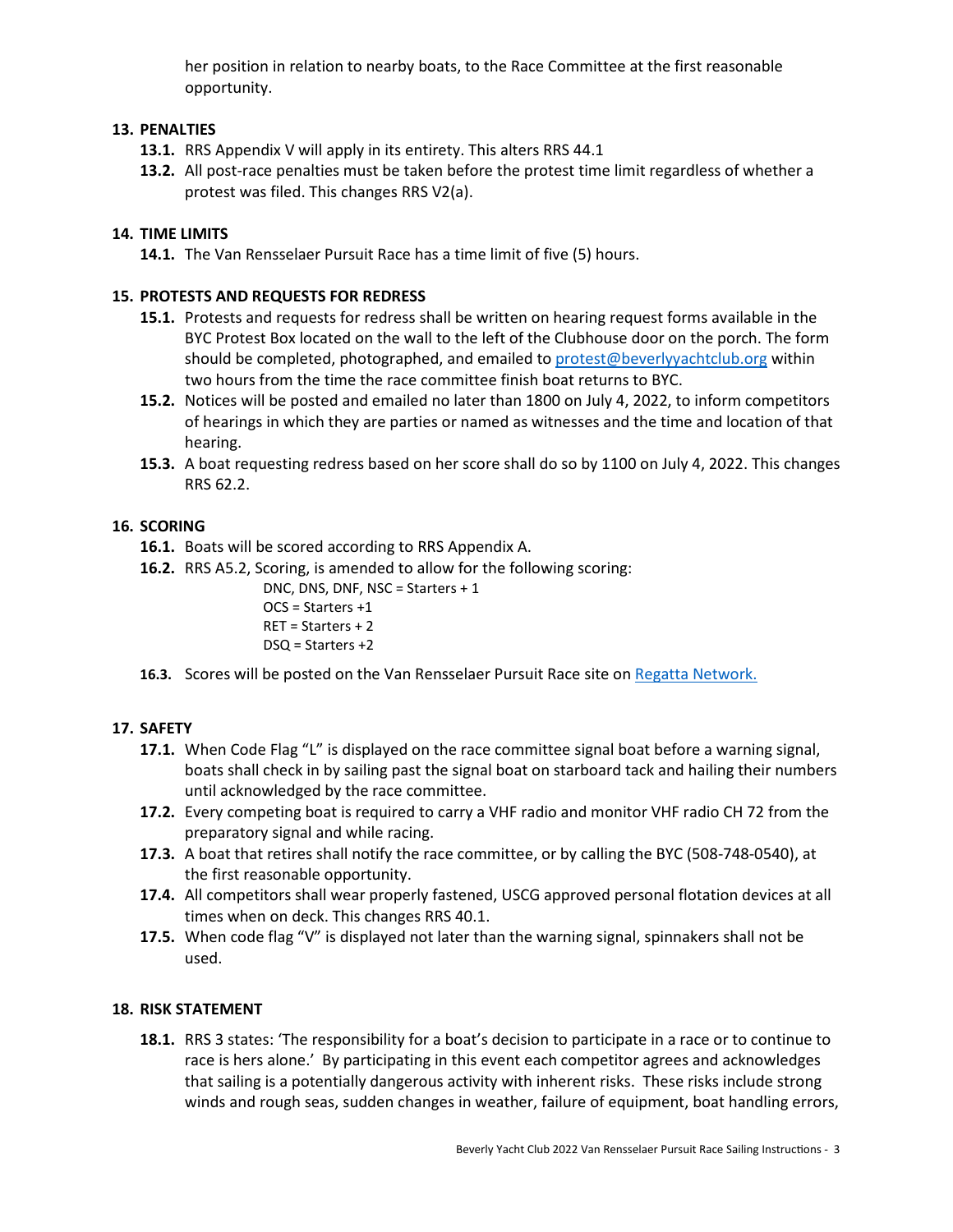poor seamanship by other boats, loss of balance on an unstable platform and fatigue resulting in increased risk of injury. Inherent in the sport of sailing is the risk of permanent, catastrophic injury or death by drowning, trauma, hypothermia, or other causes. The Organizing Authority will not accept any liability for material damage or personal injury, or death sustained in conjunction with, or prior to, during, or after racing.

#### **19. ADDITIONAL INFORMATION**

**19.1.** Competitors may contact the following individuals for additional information:

Event Chair: Twice Tougas - [twicetougas@hotmail.com](mailto:twicetougas@hotmail.com) Cruise Chair: David Risch – [davidrisch75@msn.com](mailto:davidrisch75@msn.com) PHRF Chairs: Ed Dailey - [dailey@raptor205.com](mailto:dailey@raptor205.com) and Barry Steinberg [bmjb@comcast.net](mailto:bmjb@comcast.net) J/80 Fleet Representative: Peter Quandt - [pquandt@comcast.net](mailto:pquandt@comcast.net)

Shields Fleet Representative: Ken Deyett - [unlimitedvisions.nh@gmail.com](mailto:unlimitedvisions.nh@gmail.com) BYC Race Committee Chair: Tracy McNeil at the theoreil@verizon.net